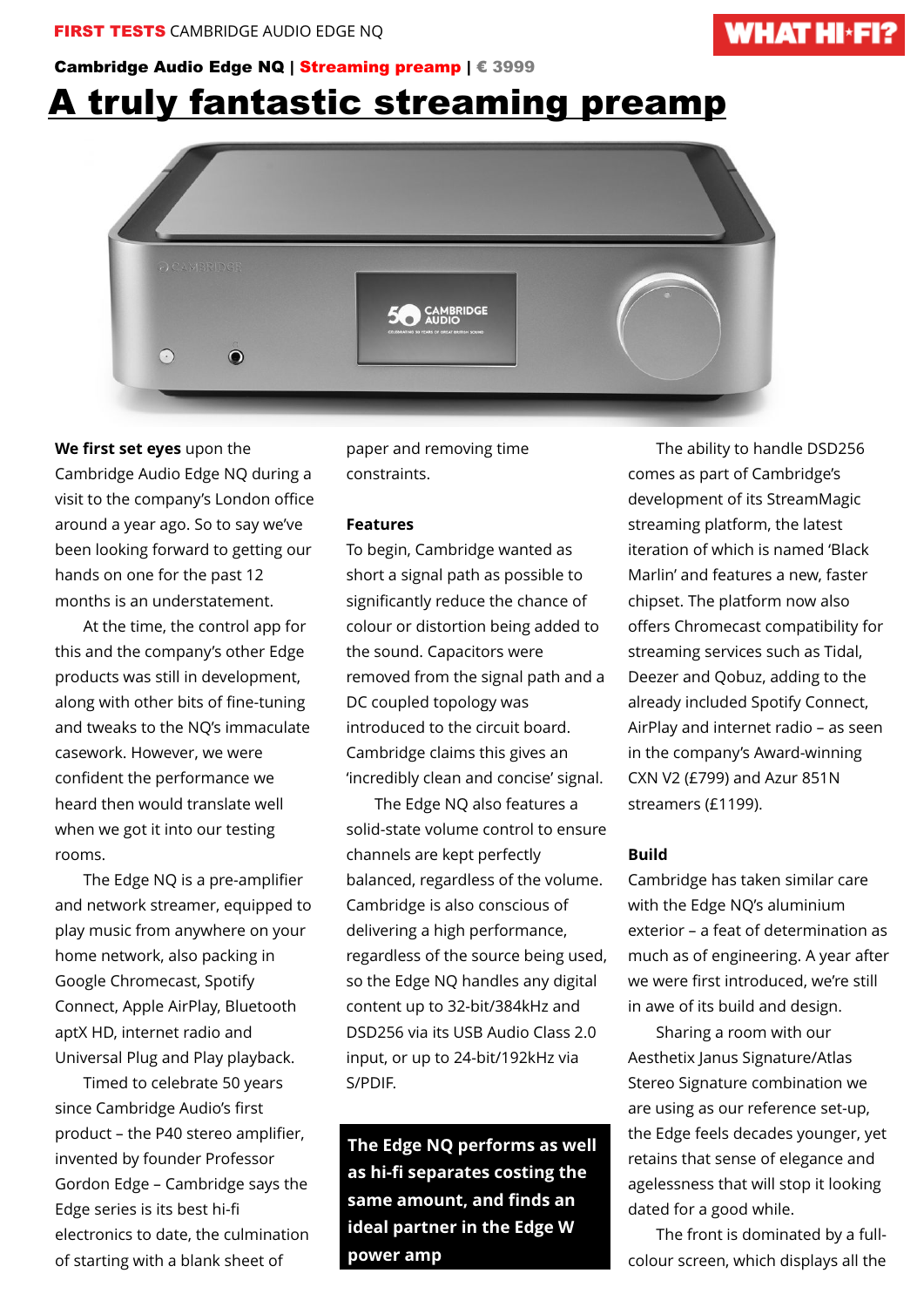

settings and album artwork during playback. There is also a dual input and volume dial, featuring over 30 parts, that has understandably taken a lot of effort on Cambridge's part. The result is an inner band for switching between inputs, and a chunky outer dial for controlling volume.

 Given the astonishing amount of work involved in creating something like this, it feels a tad ungrateful to nit-pick. However, one minor issue is the slight looseness of the volume dial; it just doesn't have that satisfying, heavy tautness of the input selector. But that being the only thing we can criticise about the Edge NQ's overall build, may give some idea as to the kind of standards set by this unit.

 The rest of the Edge NQ's face is clean, but for a headphone output and an on/standby button. As far as power consumption goes, Cambridge has pre-set the unit to revert to standby if it has been out of use for more than 20 minutes – though that can be altered via the Cambridge Edge Remote app.

 At the rear, you will find the bulk of the Edge NQ's connections. As well as the unit's built-in streaming capabilities, there are inputs for unbalanced and balanced XLR analogue, digital coaxial and S/PDIF, USB and HDMI for your TV. For wireless connections, this is where you'll need to attach the Bluetooth antenna and either ethernet cable

or the USB wi-fi dongle included in the box.

 The Edge NQ will also have the option of adding a fixed line out, thereby disabling the volume control, added via a firmware upgrade next year, and will be available via the settings section of the Cambridge Edge Remote app.

 Having spent time and money developing a marvellous high-end product, too often companies then package it with an ugly, cheap remote. Not so Cambridge Audio. The remote is attractive and satisfyingly heavy in the hand, and the only shame is how nice it is, given that most of the time we use the Edge NQ with its control app.

 The remote features all the necessary controls for playback, muting, source selection and saving four presets for source and its volume level, but however nice, you will still be better served by the Cambridge Edge Remote app.

 It takes a while to get used to, but once we do it proves as well equipped and

intuitive as you'd hope from software accompanying kit at this price. Set-up is pleasingly free of fuss, and it locates our NAS drive immediately.

#### **Sound**

The best news, though, is that the Edge NQ remains as talented a performer in our testing rooms as it was when we were afforded our first taste last year.

 It sounds insightful and impressively clean. You can run your finger over textures, and instruments are well organised with plenty of space between them to breathe and express themselves.

 Bass response is also a forte the Cambridge appears keen to establish from the off. The presentation is well balanced, with no ceiling to its rich treble, but the Edge NQ is unafraid of delving deep into the low frequencies and rendering them with detail, great rhythmic sense and fine tonality. Walking bass lines are slick and allowed to drive a piece forward, while more electronic pulses are felt as much as they are heard while never being overly portly or soft around the edges.

 It provides a solid foundation for the Edge NQ's full-bodied and often luscious-sounding midrange. Voices in particular are treated impeccably with a combination of detailed timbre and impressive scale, while those considerably higher in pitch or more caustic in tone are allowed to break free.